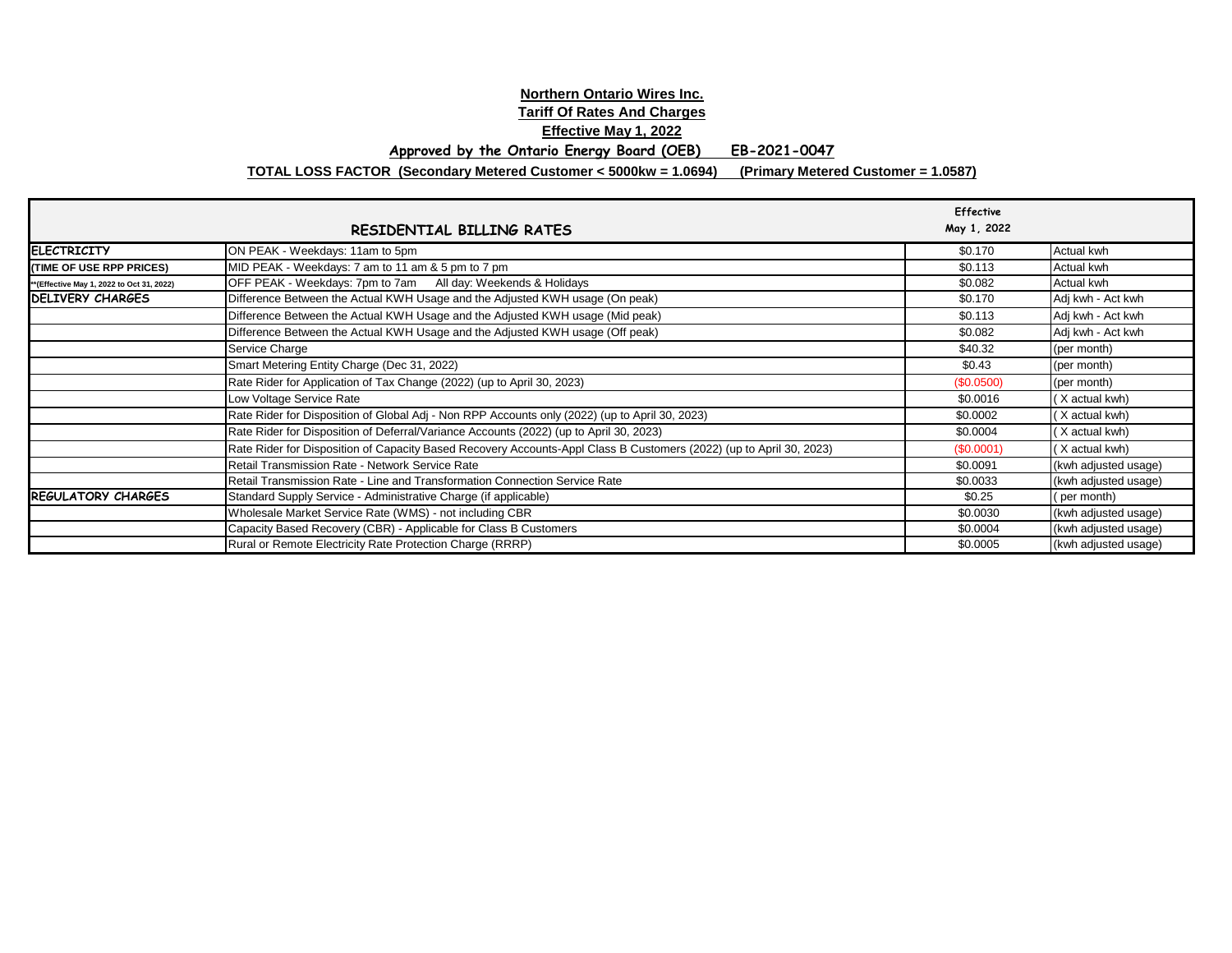|                                          | SMALL COMMERCIAL (GS<50 KW) BILLING RATES                                                                           | <b>Effective</b><br>May 1, 2022 |                      |
|------------------------------------------|---------------------------------------------------------------------------------------------------------------------|---------------------------------|----------------------|
| <b>ELECTRICITY</b>                       | ON PEAK - Weekdays: 11am to 5pm                                                                                     | \$0.170                         | Actual kwh           |
| (TIME OF USE RPP PRICES)                 | MID PEAK - Weekdays: 7 am to 11 am & 5 pm to 7 pm                                                                   | \$0.113                         | Actual kwh           |
| *(Effective May 1, 2022 to Oct 31, 2022) | OFF PEAK - Weekdays: 7pm to 7am All day: Weekends & Holidays                                                        | \$0.082                         | Actual kwh           |
| DELIVERY CHARGES                         | Difference Between the Actual KWH Usage and the Adjusted KWH usage (On peak)                                        | \$0.170                         | Adj kwh - Act kwh    |
|                                          | Difference Between the Actual KWH Usage and the Adjusted KWH usage (Mid peak)                                       | \$0.113                         | Adj kwh - Act kwh    |
|                                          | Difference Between the Actual KWH Usage and the Adjusted KWH usage (Off peak)                                       | \$0.082                         | Adj kwh - Act kwh    |
|                                          | Service Charge                                                                                                      | 35.12                           | (per month)          |
|                                          | Smart Metering Entity Charge (Dec 31, 2022)                                                                         | \$0.43                          | (per month)          |
|                                          | Distribution Volumetric Rate                                                                                        | \$0.0196                        | (X actual kwh)       |
|                                          | Low Voltage Service Rate                                                                                            | \$0.0015                        | (X actual kwh)       |
|                                          | Rate Rider for Disposition of Global Adj - Non RPP Accounts only (2022) (up to April 30, 2023)                      | \$0.0002                        | (X actual kwh)       |
|                                          | Rate Rider for Disposition of Deferral/Variance Accounts (2022) (up to April 30, 2023)                              | \$0.0004                        | (X actual kwh)       |
|                                          | Rate Rider for Disposition of Capacity Based Recovery Accounts-Appl Class B Customers (2022) (up to April 30, 2023) | (\$0.0001)                      | (X actual kwh)       |
|                                          | Rate Rider for Application of Tax Change (2022) (up to April 30, 2023)                                              | (\$0.0001)                      | (X actual kwh)       |
|                                          | Retail Transmission Rate - Network Service Rate                                                                     | \$0.0086                        | (kwh adjusted usage) |
|                                          | Retail Transmission Rate - Line and Transformation Connection Service Rate                                          | \$0.0031                        | (kwh adjusted usage) |
| <b>REGULATORY CHARGES</b>                | Standard Supply Service - Administrative Charge (if applicable)                                                     | \$0.25                          | (per month)          |
|                                          | Wholesale Market Service Rate (WMS) - not including CBR                                                             | \$0.0030                        | (kwh adjusted usage) |
|                                          | Capacity Based Recovery (CBR) - Applicable for Class B Customers                                                    | \$0.0004                        | (kwh adjusted usage) |
|                                          | Rural or Remote Electricity Rate Protection Charge (RRRP)                                                           | \$0.0005                        | (kwh adjusted usage) |

|                           | GS>50 KW (LARGE CUSTOMERS 50 KW TO 4,999 KW) BILLING RATES                                                          | <b>Effective</b><br>May 1, 2022 |                      |
|---------------------------|---------------------------------------------------------------------------------------------------------------------|---------------------------------|----------------------|
| <b>ELECTRICITY</b>        | WAP (Weighted Average Price) RATES                                                                                  | Market Rates-Adjusted kwh       |                      |
| <b>DELIVERY CHARGES</b>   | Service Charge                                                                                                      | \$211.94                        | (per month)          |
|                           | <b>Distribution Volumetric Rate</b>                                                                                 | \$1.2216                        | (X actual kw/va)     |
|                           | Low Voltage Service Rate                                                                                            | \$0.5377                        | (X actual kw/va)     |
|                           | Rate Rider for Disposition of Global Adj - Non RPP Accounts only (2022) (up to April 30, 2023)                      | \$0.0002                        | (X actual kwh)       |
|                           | Rate Rider for Disposition of Deferral/Variance Accounts (2022) (up to April 30, 2023)                              | \$0.1378                        | (X actual kw/va)     |
|                           | Rate Rider for Disposition of Capacity Based Recovery Accounts-Appl Class B Customers (2022) (up to April 30, 2023) | (\$0.0208)                      | (X actual kw/va)     |
|                           | Rate Rider for Application of Tax Change (2022) (up to April 30, 2023)                                              | (\$0.0030)                      | (X actual kw/va)     |
|                           | Retail Transmission Rate - Network Service Rate                                                                     | \$3.4453                        | (X actual kw/va)     |
|                           | Retail Transmission Rate - Line and Transformation Connection Service Rate                                          | \$1.2196                        | (X actual kw/va)     |
| <b>REGULATORY CHARGES</b> | Standard Supply Service - Administrative Charge (if applicable)                                                     | \$0.25                          | (per month)          |
|                           | Wholesale Market Service Rate (WMS) - not including CBR                                                             | \$0.0030                        | (kwh adjusted usage) |
|                           | Capacity Based Recovery (CBR) - Applicable for Class B Customers                                                    | \$0.0004                        | (kwh adjusted usage) |
|                           | Rural or Remote Electricity Rate Protection Charge (RRRP)                                                           | \$0.0005                        | (kwh adjusted usage) |